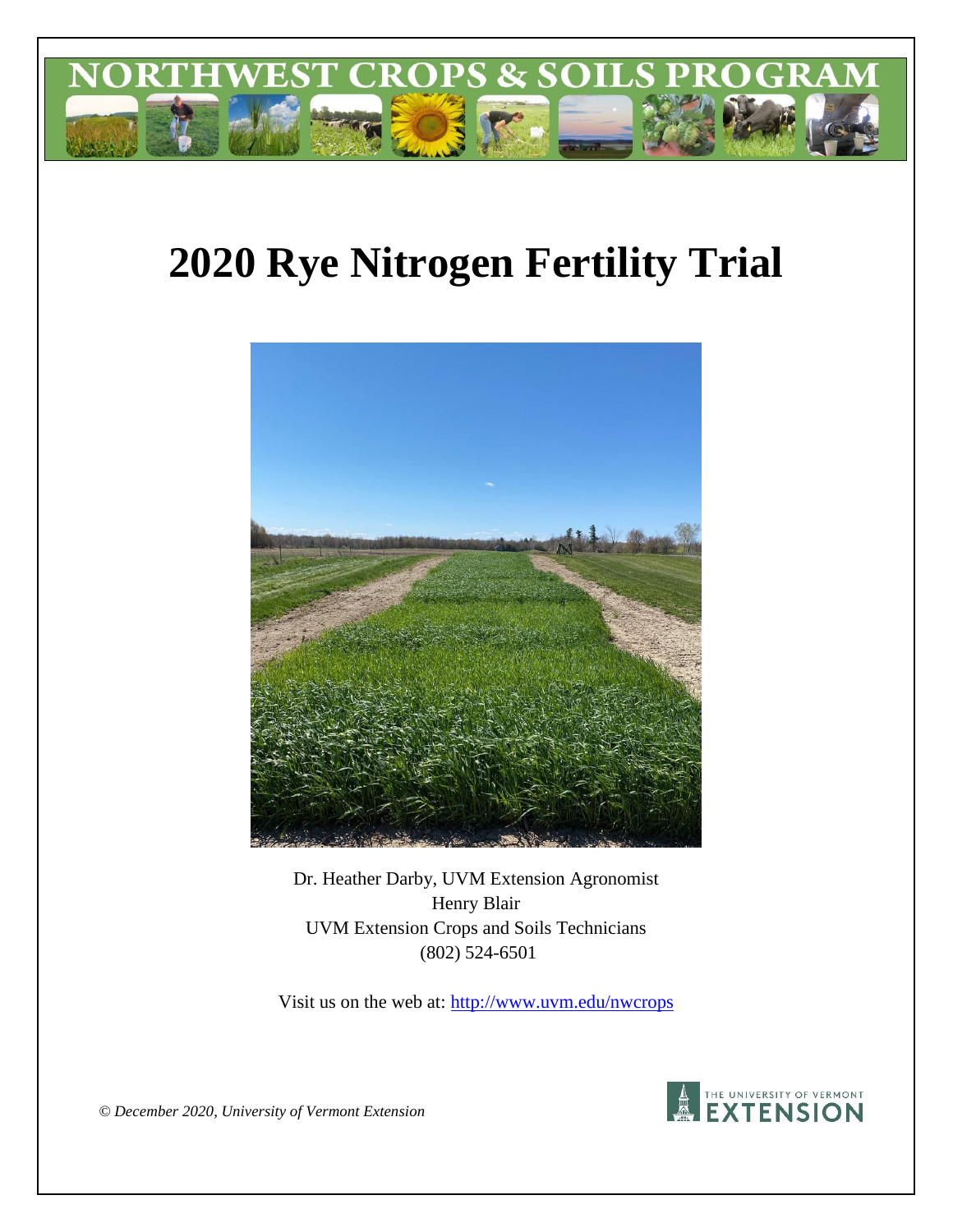### **2020 RYE NITROGEN FERTILITY TRIAL Dr. Heather Darby, University of Vermont Extension heather.darby[at]uvm.edu**

The interest in growing cereal rye for grain to be sold as cover crop seed, or to other value-added markets (distillers and bakers), has increased considerably across the Northeast region in recent years. This winterhardy grain has the ability to survive cold winters and can be more tolerant of marginal land not suitable for other crops. As a result, farmers and end-users are requesting yield and quality information on cereal rye varieties. In 2019/2020, University of Vermont Extension Northwest Crops and Soils (NWCS) Program conducted a nitrogen (N) fertility trial to evaluate yield and quality of cereal rye under variable nitrogen application scenarios.

## **MATERIALS AND METHODS**

The experimental design of the study was a randomized complete block with treatment plots replicated five times (Table 1). Treatments were four nitrogen application timings: 90 lbs N ac<sup>-1</sup> applied in the fall, 90 lbs N  $ac^{-1}$  applied in the spring, 45/45 lbs N  $ac^{-1}$  split application applied in fall and spring, and a control receiving no N application (Table 2). Nitrogen was applied in the form of calcium ammonium nitrate (21- 0-0). The field was plowed, disked, and prepared with a spike tooth harrow to prepare the seedbed for planting. The plots were 5' x 20' and the rye variety, Hazlet, was planted with a Great Plains cone seeder on 20-Sep 2019 at a rate of 100 lbs  $ac^{-1}$ .

|                               | <b>Borderview Research Farm, Alburgh, VT</b> |  |  |
|-------------------------------|----------------------------------------------|--|--|
| Soil Type                     | Benson rocky silt loam                       |  |  |
| Previous Crop                 | Sweet corn                                   |  |  |
| Rye variety                   | Hazlet                                       |  |  |
| <b>Tillage Operations</b>     | Fall plow, disc, and spike tooth harrow      |  |  |
| Harvest Area (ft.)            | $5 \times 20$                                |  |  |
| Seeding Rate (lbs $ac^{-1}$ ) | 100                                          |  |  |
| Replicates                    | $\overline{4}$                               |  |  |
| Fertilizer                    | Calcium ammonium nitrate (21-0-0)            |  |  |
| <b>Planting Date</b>          | 20-Sep 2019                                  |  |  |
| <b>Harvest Date</b>           | 23-Jul 2020                                  |  |  |

| Table 1: Agronomic and trial information for the rye cover crop variety trial, 2019-2020. |  |  |
|-------------------------------------------------------------------------------------------|--|--|
|                                                                                           |  |  |

|  | Table 2. 2019-2020 Winter rye nitrogen application dates. |  |
|--|-----------------------------------------------------------|--|
|  |                                                           |  |

| <b>Treatment</b>                           | Application date |
|--------------------------------------------|------------------|
| 90 lbs $N$ ac <sup>-1</sup> Fall           | $11-Oct$         |
| 90 lbs $N$ ac <sup>-1</sup> Spring         | 8-Apr            |
| $45/45$ lbs N ac <sup>-1</sup> Fall/Spring | $11-Oct/8-Apr$   |
| Control                                    | N/A              |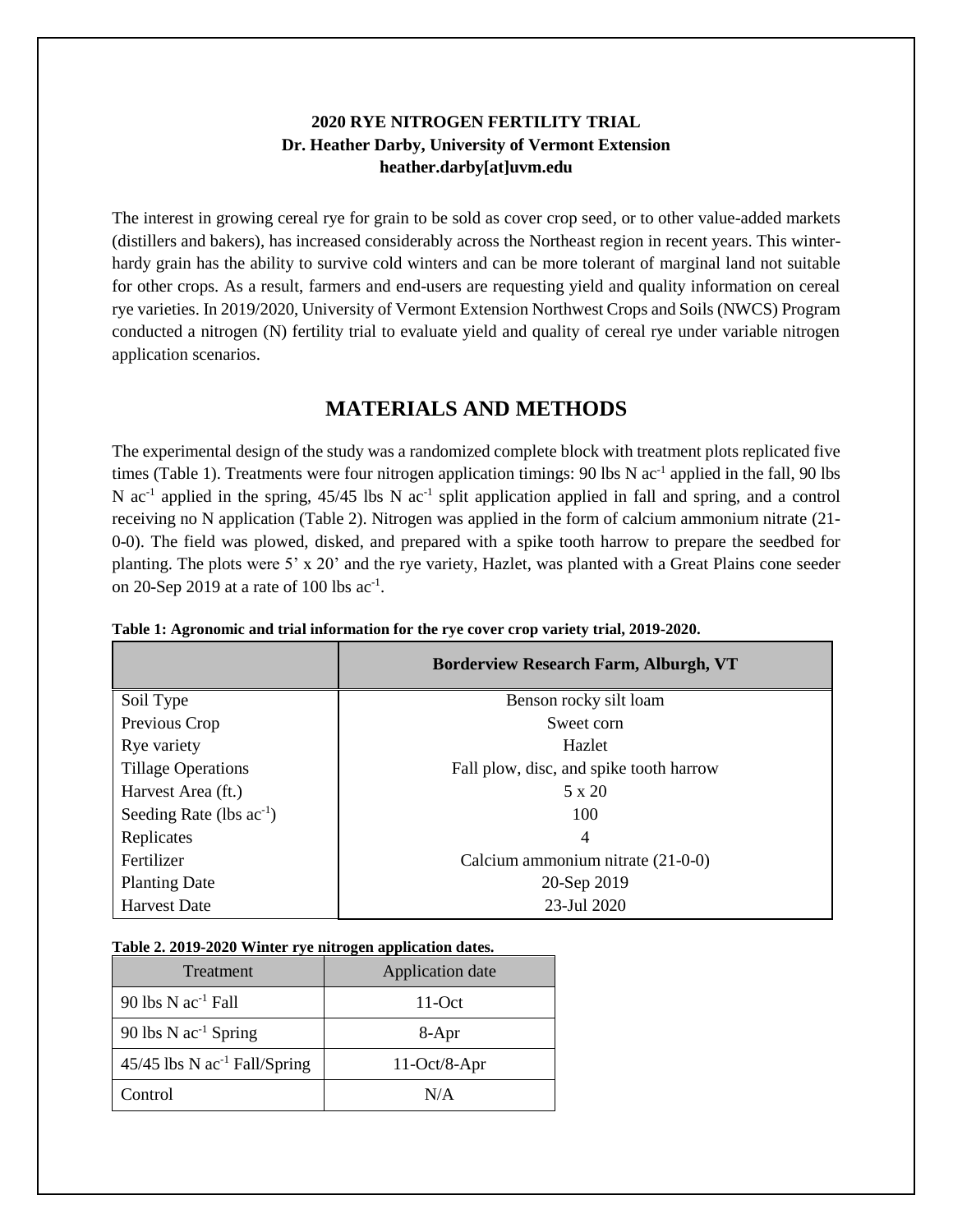Grain plots were harvested at the Alburgh site with an Almaco SPC50 plot combine on 23-Jul. Ergot (*Claviceps purpurea*) is a fungal disease found most commonly in rye, and it can lead to yield reductions and health problems in humans and animals. To assess the amount of ergot present, two  $1 \text{ ft}^2$  samples were collected per plot just prior to harvest, and the ergot incidence (percent of affected heads) was recorded. Following harvest, seed was cleaned with a small Clipper M2B cleaner (A.T. Ferrell, Bluffton, IN). Grain moisture, test weight, and yield were calculated. An approximate one-pound subsample was collected to determine quality. Quality measurements included standard testing parameters used by commercial mills. Test weight was measured by the weighing of a known volume of grain. Once test weight was determined, the samples were then ground into flour using the Perten LM3100 Laboratory Mill. At this time, flour was evaluated for its protein content, falling number, and mycotoxin levels. Grains were analyzed for protein content using the Perten Inframatic 8600 Flour Analyzer. The determination of falling number (AACC Method 56-81B, AACC Intl., 2000) was measured on the Perten FN 1500 Falling Number Machine. The falling number is related to the level of sprout damage that has occurred in the grain. It is measured by the time it takes, in seconds, for a stirrer to fall through a slurry of flour and water to the bottom of the tube. Deoxynivalenol (DON) analysis was done using Veratox DON 5/5 Quantitative test from the NEOGEN Corp. This test has a detection range of 0.5 to 5 ppm. Samples with DON values greater than 1 ppm are considered unsuitable for human consumption.

At the bottom of each table a LSD value is presented for each variable (e.g. yield). Least Significant Differences at the 10% level of probability are shown. Where the difference between two varieties within a column is equal to or greater than the LSD value at the bottom of the column, you can be sure in 9 out of 10 chances that there is a real difference between the two varieties. In this example, variety A is significantly different from variety C, but not from variety B. The difference between A and B is equal to 725, which is

less than the LSD value of 889. This means that these varieties did not differ in yield. The difference between A and C is equal to 1454, which is greater than the LSD value of 889. This means that the yields of these varieties were significantly different from one another. The letters 'a' and 'b' indicate which varieties are statistically similar to each other in terms of yield; variety B is similar to both varieties A and C, but variety A and C are not statistically similar to each other.

| <b>Variety</b> | Yield              |
|----------------|--------------------|
| A              | $3161^{b}$         |
| B              | 3886 <sup>ab</sup> |
| C              | $4615^{\rm a}$     |
| <b>LSD</b>     | 889                |

### **RESULTS**

Weather data was recorded with a Davis Instrument Vantage Pro2 weather station, equipped with a WeatherLink data logger at Borderview Research Farm in Alburgh, VT (Table 3). The winter temperatures were warmer than average, leading to strong winter survival. A cooler than average spring but warmer and drier summer led to 3433 Growing Degree Days (GDDs) accumulated April to July, which was 55 GDDs above the 30-year average. Precipitation from April to July was 3.81 inches below normal. Overall, precipitation across the entire growing season from September to July, was 1.61 inches below average, with a total of 5317 GDDs from September through July, which was 30 less than average.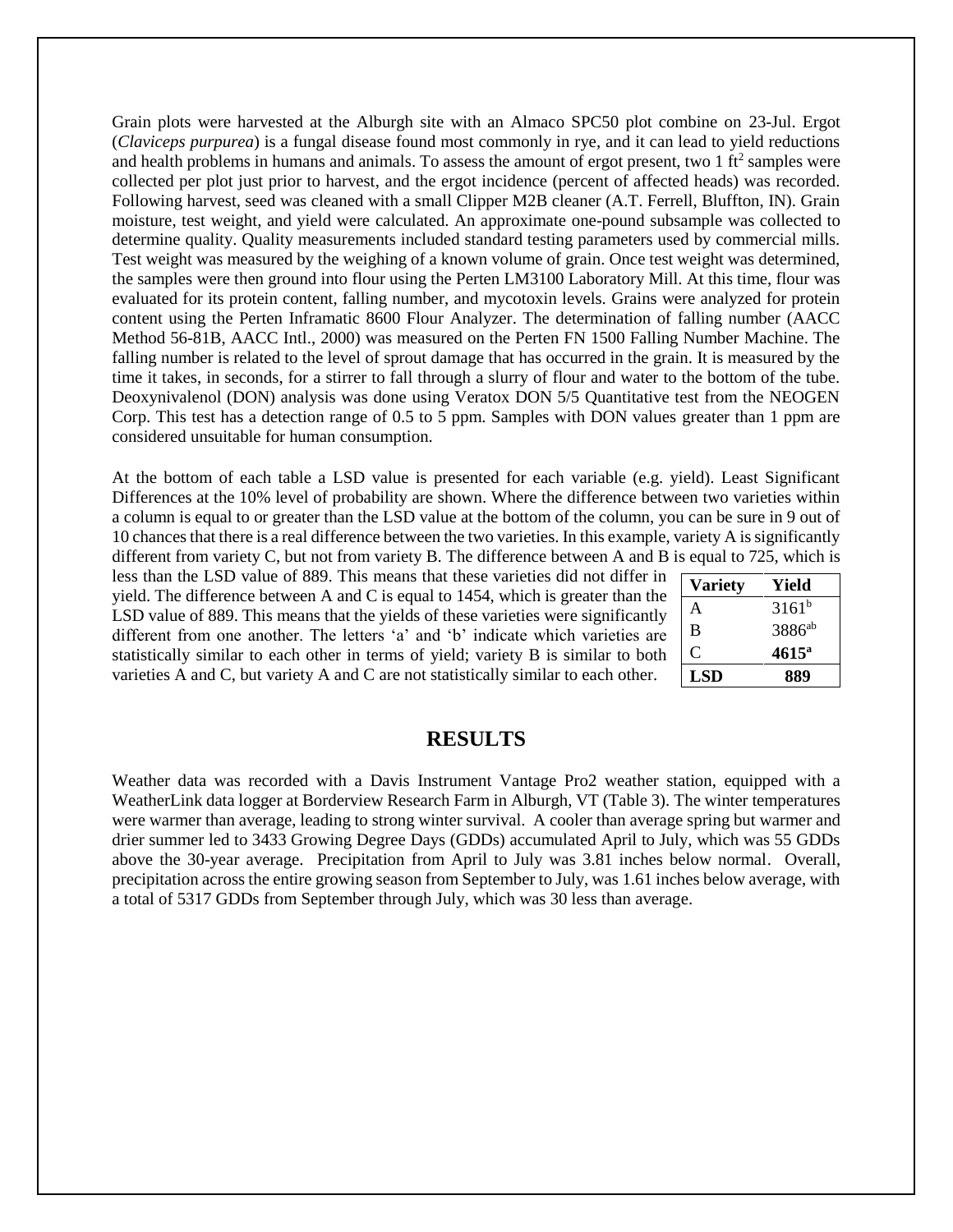|                                   | 2019       |      |            | 2020       |       |         |      |         |         |         |         |
|-----------------------------------|------------|------|------------|------------|-------|---------|------|---------|---------|---------|---------|
|                                   | <b>Sep</b> | Oct  | <b>Nov</b> | <b>Dec</b> | Jan   | Feb     | Mar  | Apr     | May     | Jun     | Jul     |
| Average temperature $(^{\circ}F)$ | 60.0       | 50.4 | 31.2       | 26.0       | 23.5  | 21.8    | 35.0 | 41.6    | 56.1    | 66.9    | 74.8    |
| Departure from normal             | $-0.51$    | 2.32 | $-6.76$    | 0.46       | 4.62  | 0.41    | 3.94 | $-3.19$ | $-0.44$ | 1.08    | 4.17    |
|                                   |            |      |            |            |       |         |      |         |         |         |         |
| Precipitation (inches)            | 3.87       | 6.32 | 2.38       | .29        | 2.63  | 1.19    | 2.79 | 2.09    | 2.35    | 1.86    | 3.94    |
| Departure from normal             | 0.21       | 2.76 | $-0.74$    | $-1.06$    | 0.63  | $-0.53$ | 0.57 | $-0.72$ | $-1.04$ | $-1.77$ | $-0.28$ |
|                                   |            |      |            |            |       |         |      |         |         |         |         |
| Growing Degree Days (32°-95°F)    | 840        | 571  | 128        | 67         | 37    | 48      | 193  | 315     | 746     | 1046    | 1326    |
| Departure from normal             | $-15$      | 58   | $-122$     | $-13$      | $-12$ | -8      | 27   | -99     | $-13$   | 35      | 132     |

**Table 3. Temperature and precipitation summary for Alburgh, VT, 2019 and 2020.**

Based on weather data from a Davis Instruments Vantage Pro2 with WeatherLink data logger. Historical averages are for 30 years of NOAA data (1981-2010) from Burlington, VT. [\(http://www.nrcc.cornell.edu/page\\_nowdata.html\)](http://www.nrcc.cornell.edu/page_nowdata.html).

Table 4 displays field and harvest measurements. Highest yields occurred in the 90 lbs N  $ac^{-1}$  spring application with similarly high yields from the 90 lbs N  $ac^{-1}$  fall application, though the yield differences were not statistically significant across all four treatments. Test weights were highest for the control plots and lowest the 90 lbs N ac<sup>-1</sup> spring application, but once again there was no significant difference between treatments within the trial. All plots reached the industry ideal test weight of 56 lbs bu<sup>-1</sup>. Although there was no significant difference in plant height between treatments, there were significant differences in lodging. The plots with split 45 lbs N  $ac^{-1}$  fall/spring and 90 lbs N  $ac^{-1}$  spring applications lodged much more than the 90 lbs N ac<sup>-1</sup> fall and control plots. Nitrogen can weaken plant stems which may make plants like rye, which tend to be taller than other grains, more susceptible to lodging. Plots with spring-applied N lodged much more significantly than plots with only fall-applied N or the control plots which received no N.

| <b>Treatment</b>                           | Height        | Lodging         | <b>Yield</b>           | <b>Test weight</b>               |
|--------------------------------------------|---------------|-----------------|------------------------|----------------------------------|
|                                            | $\mathbf{cm}$ | $\frac{0}{0}$   | $\ln$ ac <sup>-1</sup> | $\mathbf{lbs}\,\mathbf{bu}^{-1}$ |
| $45/45$ lbs N ac <sup>-1</sup> Fall/Spring | 134           | $60$ at         | 5288                   | 56.5                             |
| 90 lbs $N$ ac <sup>-1</sup> Fall           | 137           | 20 <sup>b</sup> | 5314                   | 56.4                             |
| 90 lbs $N$ ac <sup>-1</sup> Spring         | 135           | 44 <sup>a</sup> | 5465                   | 56.3                             |
| Control                                    | 136           | 13 <sup>b</sup> | 5256                   | 56.3                             |
| LSD $(p=0.10)$ #                           | <b>NS</b>     | 22              | <b>NS</b>              | <b>NS</b>                        |
| Trial mean                                 | 136           | 34              | 5331                   | 56.5                             |

**Table 4: Harvest measurements by treatment, Alburgh, VT, 2020.**

ϯTreatments marked with the same letter do not differ significantly. NS – no significant differences.

ᵵLSD; least significant difference at p=0.10.

The four treatments were analyzed for crude protein concentration, adjusted for 12% moisture, and falling number (Table 5). There was a significant difference between treatments for crude protein, with plots receiving an N application in the spring having higher protein levels. Falling number also had significant differences between treatment with 45/45 lbs N  $ac^{-1}$  having the highest falling number and 90 lbs N  $ac^{-1}$ spring having the lowest. An ideal falling number falls for wheat is between 250 and 300 seconds, however, lower falling numbers around 150 seconds have been acceptable to bakers using rye flour. Falling number